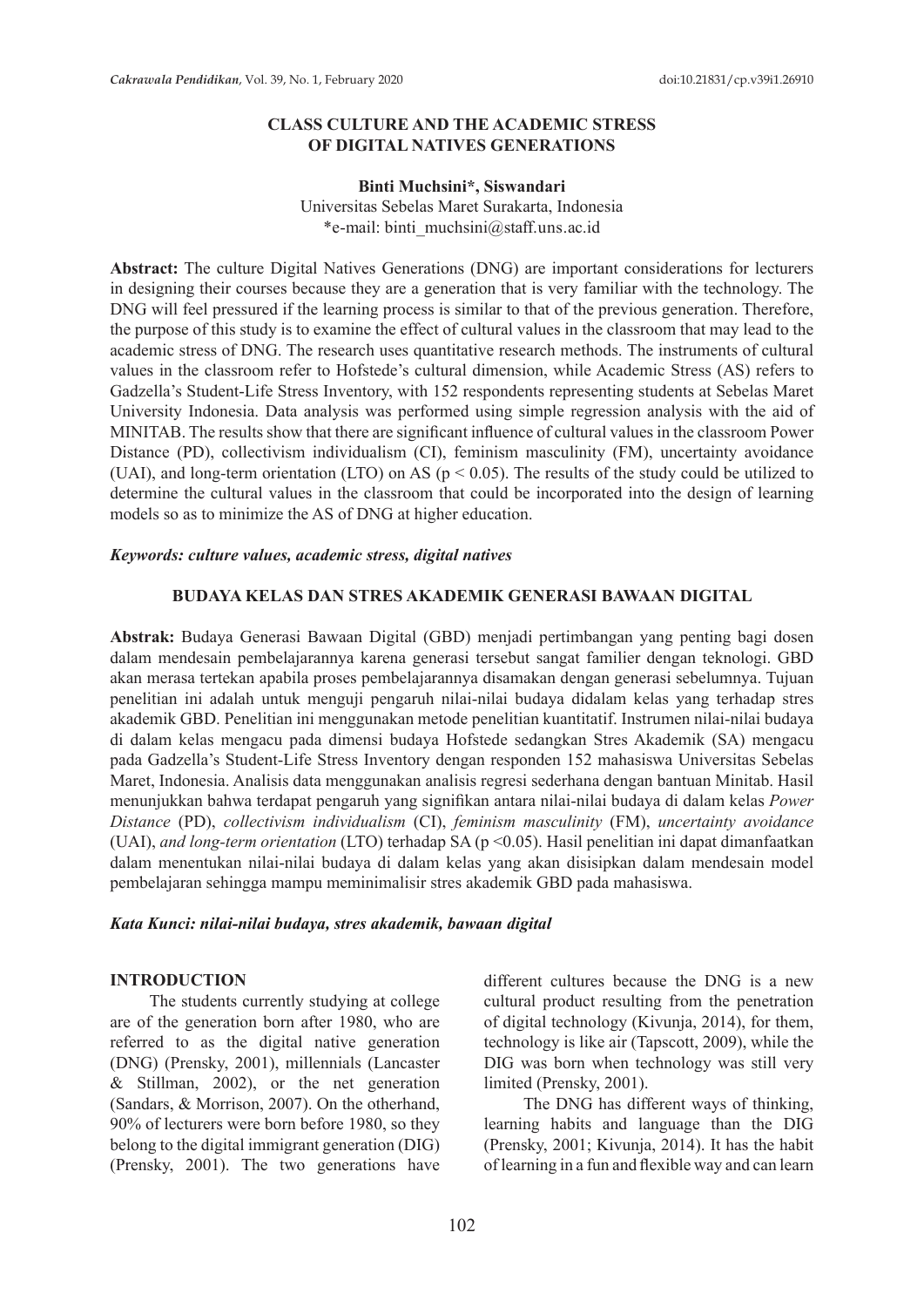while listening to music or even while chatting, so it is impossible to force them to learn in the old-fashioned way because their brain structures are different from those of previous generations. The DNG will quickly become bored if using traditional learning methods, while the DIG does not believe that a person can learn successfully while watching TV or listening to music because digital immigrants are unable to employ such learning habits (Prensky, 2001).

These different patterns of thinking and learning habits show the cultural differences between the two generations during the learning process. Culture is key to the success of a nation's development (Rochmat, 2018); it refers to values, principles, traditions and habits (Sarjou, Soltani, Kalbasi, & Mahmoudi, 2012; Muslimin, 2018). Following Hofstede & Bond (1984) have identified for environment cultures in educational systems, such as schools and universities consists of five dimensions, namely power distance (PD), collectivism individualism (CI), feminism masculinity (FM), uncertainty avoidance (UAI), and long-term orientation (LTO). High PD does not give freedom to individuals to do things according to their wishes or to make their own decisions (Joy & Kolb, 2009).

In the classroom, high PD is indicated by the misalignment between teachers and students; in other words, teachers do not allow freedom for students to develop their creative ideas, or there is a tendency for teacher-centred learning (Hofstede & Bond, 1984). CI shows individual discretion in making choices about the importance of group and individual interests (Hofstede & Bond, 1984). The results of the study of Kormi-Nouri, MacDonald, Farahani, Trost, & Sokri (2015) indicate that there are differences in academic stress (AS) between students and cultures that tend towards individualism and collectivism; students whose culture tends to be individualist show a higher AS than those whose culture is more collectivist. FM shows whether there are differences in the views or thoughts of men and women (Hofstede & Bond, 1984). Masculinity culture considers the performance and thinking of men better than women (Pekkarinen, 2008).

The culture affects the mental and emotional condition of women. Some studies even have found that women experience a higher AS than men (Kormi-Nouri et al., 2015; McDaniel, 2010; Pekkarinen, 2008). UAI is an individual's attitude to facing change (Hofstede & Bond, 1984). In the academic environment, high UAI is indicated by a sense of comfort in a structured learning situation (Joy & Kolb, 2009), and if is only one correct answer (Hofstede, 2001), while low UAI is indicated by a sense of comfort in an open learning situation where there is room for ideas, and the chance to learn from real experience and active experiments (Joy & Kolb, 2009). LTO is individuals' thinking about the consequences of their actions (Hofstede  $\&$ Bond, 1984), so that they make plans using their cognitive abilities, consider everything when starting new tasks, are willing to take risks in trying new things and do not easily give up (Joy & Kolb, 2009), and are innovative and tolerant of change (House, Hanges, Javidan, Dorfman, & Gupta, 2004).

Cultural differences in the classroom will have a significant impact, such as creating a sense of pressure in each individual. Individuals are part of the culture in which they are located, and culture has a significant effect on the process of adjustment of each individual in the surrounding environment (Gundus, Aktepe, Sulak, Baspinar, & Buyukkarci, 2019). In the academic environment, the stress caused by cultural differences is known as academic stress; stress is a by-product of achievement due to the ongoing culture (Mrowka, 2014). It is a part of every person's life that cannot be avoided; according to Shankar & Park (2016), stress is a process of the relationship between people and their environment. It occurs because individuals feel unable to face their environmental demands (Lazarus & Folkman, 1984). Therefore, AS is a perception related to the demands of the academic environment compared to one's ability to overcome them. The impact will cause pressure on individuals (Lazarus & Folkman, 1984), which will be dangerous to their physical and mental condition (Gaol, 2016). In the academic environment, one's academic ability will tend to decrease (Talib & Zia-ur-Rehman, 2012; Goff, 2011).

Understanding cultural values will affect the achievement of national educational goals, which contain cultural values (Gufron, Budiningsih, & Hidayati, 2017; Gundus et al., 2019); therefore, it is very important to identify the cultural values present within classes that cause digital natives to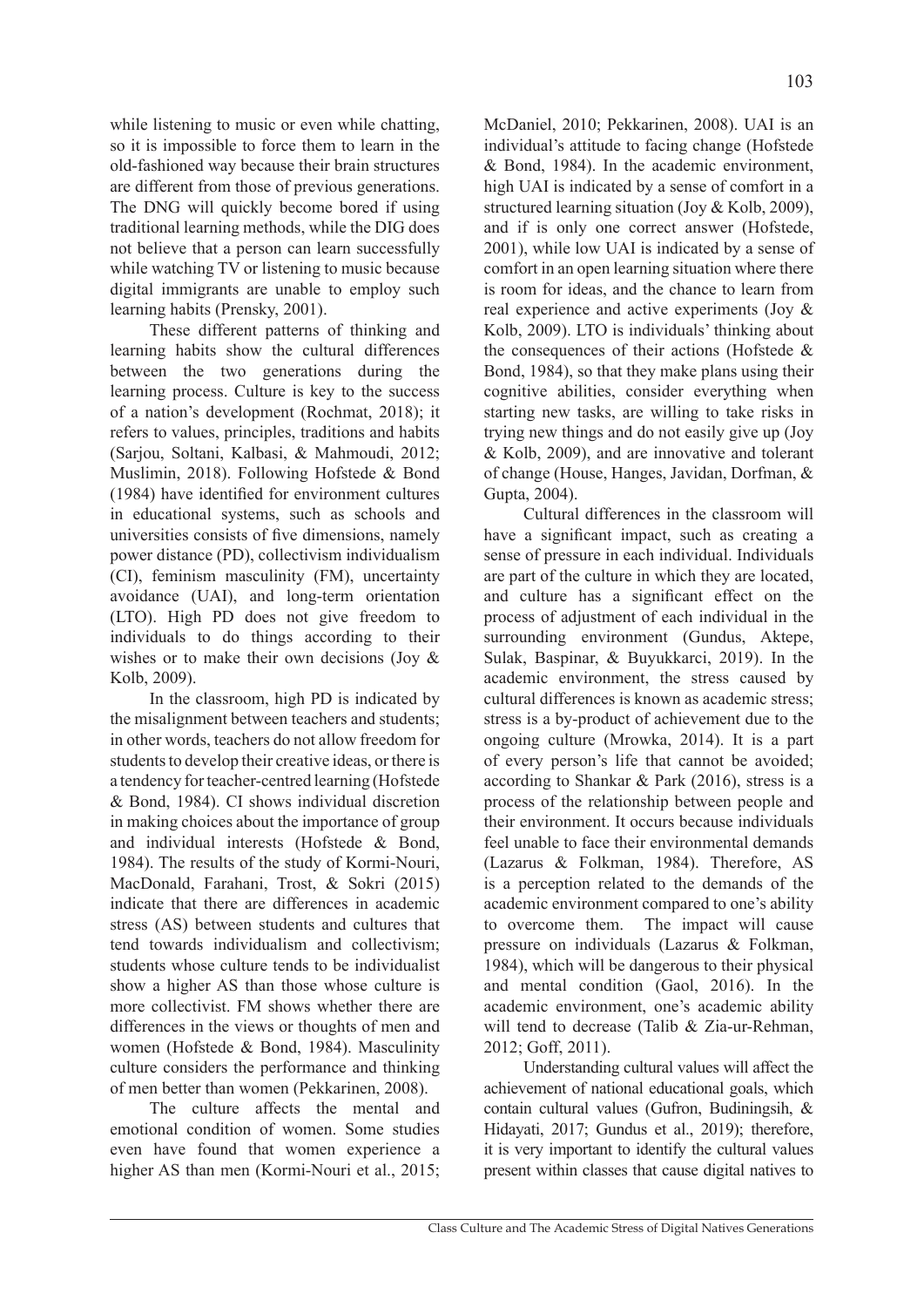feel depressed or to experience AS. Knowledge of the source of the causes of academic stress derived from cultural values in the classroom can be used to determine the values that should be utilized in designing learning models so as to minimize the academic stress of DNG students at higher education. The purpose of this study is to examine the effect of cultural values in the classroom that may lead to the academic stress of Digital Natives Generations.

## **METHODS**

This research design used a quantitative approach that aims to explain the cultural values in the classroom that affect the AS of DNG in Sebelas Maret University, Indonesia. The instrument used to collect the data related to class cultural values and academic stress was a questionnaire, with each variable consisting of 15 valid statement items. The questionnaire refers to Hofstede's cultural dimensions, while academic stress refers to Gadzella's Student-Life Stress Inventory. The questionnaires were randomly distributed to students at Sebelas Maret University, Indonesia and there were 152 students' participants. The class culture indicators were Hofstede's cultural dimensions consist of power distance, collectivism, feminism, uncertainty avoidance, and longterm orientation (Hofstede & Bond, 1984), on a rating scale of 1-10. The academic stress indicators were pressure, changes, self-imposed, and psychological, emotional and cognitive factors (Gadzella, 1994); using a Likert scale the range of answer choices used was Always, Often, Sometimes, Rarely and Never. To obtain data validity, researcher used content validity. Normality and linearity tests were conducted before performing regression analysis.

Data analysis was conducted using simple regression analysis. The initial stage in simple regression analysis is to know the relationship model between the independent variables and the dependent variable, then test the significance of the relationship model based on the result *p-value* of the analysis of variance (model can be stated statistically significant if *p-value* of .000  $< 0.05$ ).

### **FINDINGS AND DISCUSSION Findings**

The results of the descriptive analysis presented in Table 1. The skewness index shows a value less than 3 and the kurtosis index shows less than 10, this indicates that there is a fair level of normality of variables.

| Table 1. Results of Descriptive Analysis ( $N =$ |  |
|--------------------------------------------------|--|
| <b>152</b> )                                     |  |

| <b>Variable</b>                          | Mean                              | <b>Std</b>              |         | <b>Skewness Kurtosis</b> |  |  |  |
|------------------------------------------|-----------------------------------|-------------------------|---------|--------------------------|--|--|--|
|                                          |                                   | <b>Deviation</b>        |         |                          |  |  |  |
| <b>PD</b>                                | 8.500                             | 2.731                   | 1.13    | 2.42                     |  |  |  |
| <b>CI</b>                                | 26.382                            | 2.013                   | .20     | 1.38                     |  |  |  |
| <b>FM</b>                                | 15.645                            | 1.533                   | $-1.06$ | 3.52                     |  |  |  |
| UAI                                      | 23.763                            | 2.134                   | .66     | 0.72                     |  |  |  |
| <b>LTO</b>                               | 23.487                            | 2.637                   | $-.53$  | 0.31                     |  |  |  |
| AS                                       | 35.171                            | 5.783                   | .35     | .65                      |  |  |  |
| Note:                                    |                                   |                         |         |                          |  |  |  |
| PD.                                      |                                   | : Power Distance $(X1)$ |         |                          |  |  |  |
| CI                                       | : Collectivism Individualism (X2) |                         |         |                          |  |  |  |
| : Feminism Masculinity (X3)<br><b>FM</b> |                                   |                         |         |                          |  |  |  |

UAI : Uncertainty Avoidance (X4)

LTO : Long-Term Orientation (X5)

AS : Academic Stress (Y)

The prerequisite test results indicate that the data are normally distributed and linear. They were analyzed using simple linear regression analysis to test whether there was a partial effect between PD (X1), CI (X2), FM (X3), UAI (X4), LTO  $(X5)$  on AS  $(Y)$ . The results of the data analysis are presented in Table 2.

Table 2. Effects of  $X_1$ ,  $X_2$ ,  $X_3$ ,  $X_4$ ,  $X_5$ , on Y

|          | X.      | X.                          |           |      |          |
|----------|---------|-----------------------------|-----------|------|----------|
| Coef     |         | 29.940 51.121 45.26 22.51   |           |      | 52.19    |
| Constant |         |                             |           |      |          |
| Coef     |         | $.6155 - .6046 - .645$ .982 |           |      | $-.724$  |
| R        | .291    | $-.21$                      | $-.17$    | .242 | $-33$    |
| $R-Sq$   | $8.4\%$ | $4.4\%$                     | 2.9% 5.8% |      | $10.9\%$ |
| F        | 13.84   | 6.96                        | 4.51      | 9.32 | 18.37    |
| p-value  | .000    | .009                        | .035      | .003 | .000     |
| N        | 152     | 152                         | 152       | 152  | 152      |

# *Effect of Power Distance on Academic Stress*

The results of the data analysis related to the effect of PD on DNG AS  $(X, on Y)$  are presented in Table 3.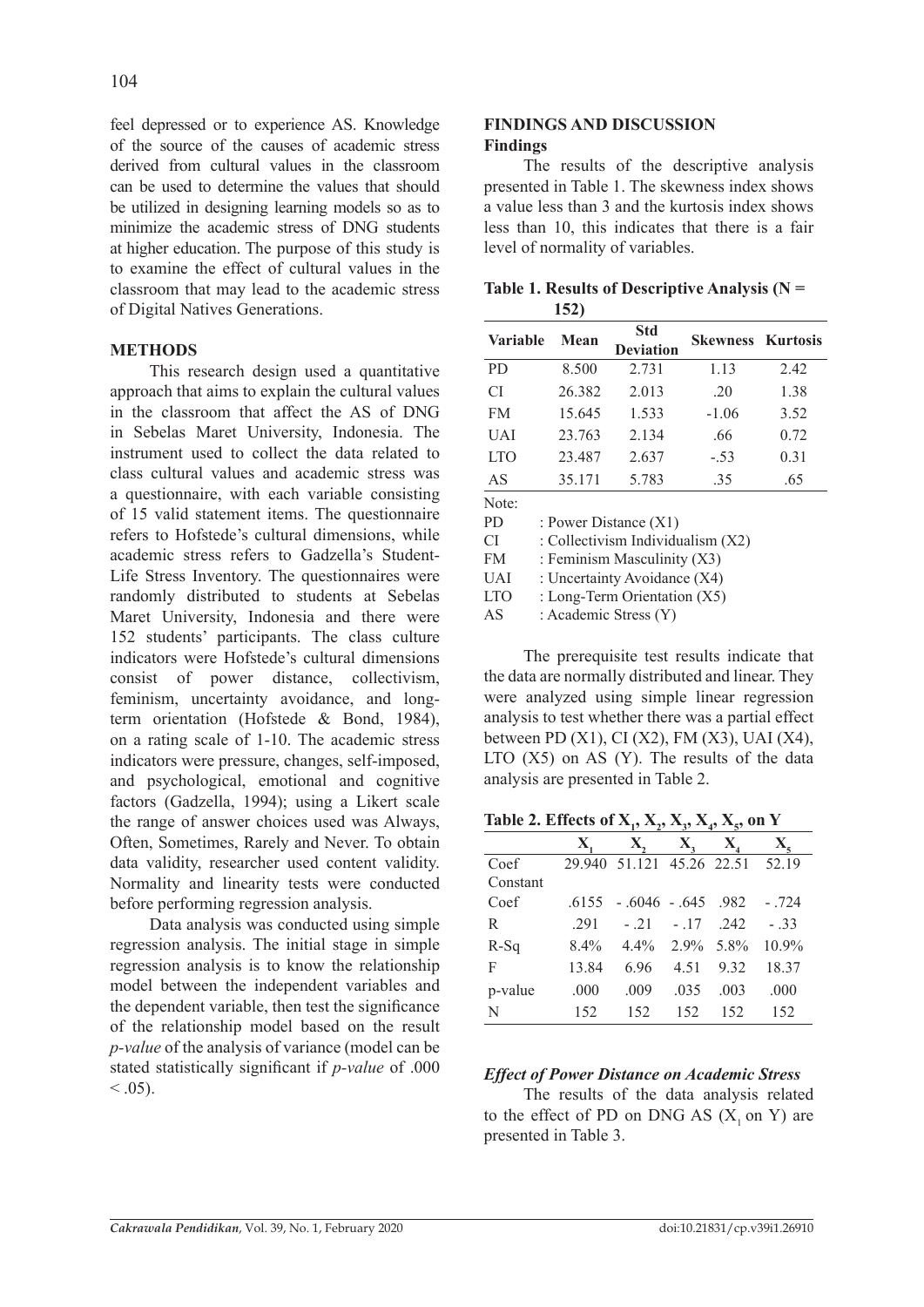Table 3. Effects of X<sub>1</sub> on Y

| <b>Reg Equation</b>                        | R | $R$ -sq | F | <i>p</i> -value |
|--------------------------------------------|---|---------|---|-----------------|
| $\hat{Y} = 29.94 + .616X1$ .291 8.4% 13.84 |   |         |   | .000            |
| $N = 152$                                  |   |         |   |                 |

The relationship model between  $X_1$  and Y can be expressed in the regression equation. Before being used for predictive purposes, the regression equation model must meet the requirements of linearity and significance, so it was necessary to conduct an F test. Based on the results of the analysis of variance it can be stated that the regression equation model is statistically significant because of *p-value* of  $.000 \leq .05$ . In other words, the model indicates that if  $X_1$  is increased by one point, Y tends to increase by .616 points at constant 29.94 is linear and meaningful, meaning this regression equation model can be used to predict DNG AS. The analysis also shows a positive correlation coefficient. From this finding it can be concluded that there is a positive and significant influence of PD on AS This means that culture in the class shows that the higher the PD, the higher the AS. The results of the analysis also show that 8.4% of AS variance was explained by PD. This means that with a good PD, a lower distance of misalignment between lecturers and students will help to minimize AS.

#### *Effect of Collectivism Individualism on Academic Stress*

The results of the data analysis related to the effect of CI on DNG AS  $(X, \text{on } Y)$  are presented in Table 4.

| Table 4. Effects of X, on Y |  |  |  |  |
|-----------------------------|--|--|--|--|
|-----------------------------|--|--|--|--|

| <b>Reg Equation</b>       | $R$ -sq           | $F$ <i>p</i> -value |
|---------------------------|-------------------|---------------------|
| $\hat{Y} = 51.12 - .605X$ | $-0.21$ 4.4% 6.96 | .009                |
| $N = 152$                 |                   |                     |

The results of the analysis of variance show that the regression equation model is statistically significant because *p-value* of .009 < .05. In other words, the model indicates that if  $X_2$  is increased by one point, then Y tends to fall by .605 points at constant 51.12, is linear and meaningful, thus DNG AS can be predicted using this regression equation model. The analysis also shows a negative correlation coefficient. From this finding it can thus be concluded that there is a negative and significant effect of CI on AS

This means that if culture in the class shows a higher CI, the AS will be lower. In addition, the results of the analysis also show that 4.4% of the AS variance is explained by CI. This means that with a good CI, a higher the value of collectivist culture among students will help to minimize AS.

### *Effect of Feminism Masculinity on Academic Stress*

The results of the data analysis related to the effect of FM on DNG AS  $(X, on Y)$  are presented in Table 5.

**Table 5. Effects of X, on Y** 

| <b>Reg Equation</b>                         | $R$ -sq | $F$ <i>p</i> -value |
|---------------------------------------------|---------|---------------------|
| $\hat{Y} = 45.031 - .645X$ , -.17 2.9% 4.51 |         | .035                |
| $N = 152$                                   |         |                     |

The relationship model between  $X_3$  and Y can be expressed in the regression equation and the results of the analysis of variance show that model was statistically significant because *p-value* of .035 < .05. In other words, the model indicates that if  $X_3$  is increased by one point, Y tends to decrease by .645 points at constant 45.26, is linear and meaningful; in other words, this regression equation model can be used to predict DNG AS. In addition, the result also shows a negative correlation coefficient. Based on these findings it can thus be concluded that there is a negative and significant influence of FM on AS. This means that if culture in the classroom shows that FM is higher, the lower the AS. The results of the analysis also shows that 2.9% of AS variance is explained by FM. This means that with a good FM, the higher the cultural value of feminism (that is the perception that gender does not distinguish views) will help to minimize AS.

#### *Effect of Uncertainty Avoidance on Academic Stress*

The results of the data analysis related to the effect of UAI on DNG AS  $(X_4$  on Y) are presented in Table 6.

Table 6. Effects of  $X_4$  on Y

| <b>Reg Equation</b>         | $R$ -sq                       | $F$ <i>p</i> -value |
|-----------------------------|-------------------------------|---------------------|
| $\hat{Y} = 22.51 + .982X_4$ | $.242 \quad 5.8\% \quad 9.32$ | (003                |
| $N = 152$                   |                               |                     |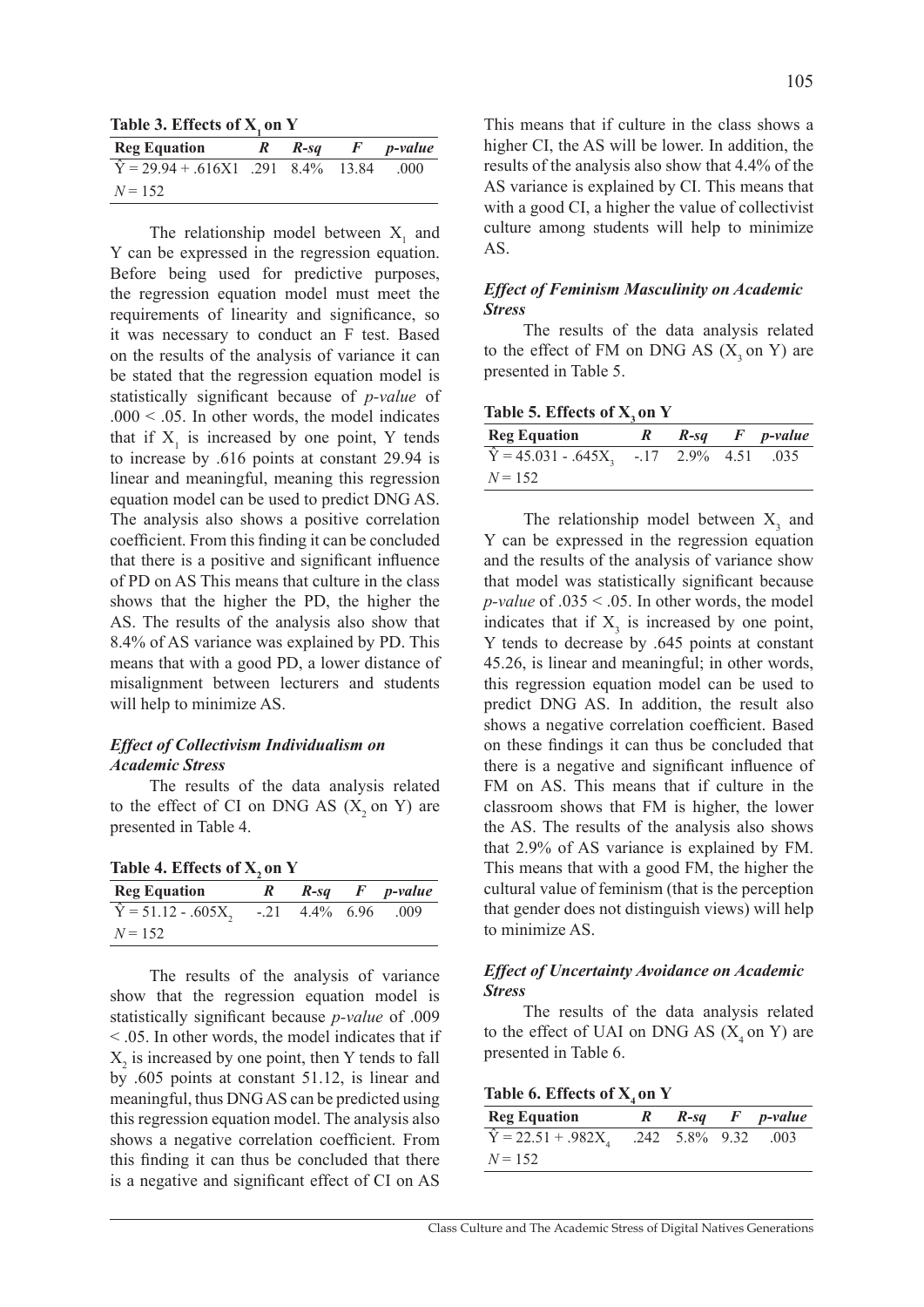The results of the analysis of variance show that the regression equation model is statistically significant because *p-value* of .003 < .05. In other words, the model indicates that if  $X_4$  is increased by one point, Y tends to rise by .982 points at constant 22.51 is linear and meaningful; in other words, this model can be used to predict DNG AS. Moreover, the result also shows a positive correlation coefficient. From this finding it can thus be concluded that there is a positive and significant influence of UAI on AS. This means that if culture in the classroom shows a higher UAI, the higher the AS. The analysis also shows that 5.8% of AS variance is explained by the UAI. This means that with a higher UAI, DNG AS will also be higher, so if the aim is to minimize AS in the learning process a low UAI cultural value should be developed, which is a learning situation that provides space for students to express ideas derived from experimental results or from real experience.

## *Effect of Long-Term Orientation on Academic Stress*

The results of the data analysis related to the effect of LTO on DNG AS  $(X_5$  on Y) are presented in Table 7.

Table 7. Effects of **X**<sub>1</sub> on **Y** 

| <b>Reg Equation</b>                                    | K. | $R$ -sq | <i>p</i> -value |
|--------------------------------------------------------|----|---------|-----------------|
| $\widehat{Y} = 52.19 - .724X_5 - .33 - 10.9\% - 18.37$ |    |         | .000            |
| $N = 152$                                              |    |         |                 |

The results of the analysis of variance show that the relationship model between  $X_s$  and Y was statistically significant because *p-value* of  $.000 < .05$ . In other words, the model indicates that if  $X<sub>5</sub>$  is increased by one point, Y tends to fall by .724 points at constant 52.19, is linear and meaningful, meaning that this equation model can be used to predict DNG AS. Additionally, The analysis also shows a negative correlation coefficient. Therefore, based on these findings it can be concluded that there is a negative and significant effect between LTO and AS. This means that if culture in the class shows a higher LTO, the lower the AS. The analysis also shows that 10.9% of AS variance is explained by LTO. This means that with a good LTO, a higher level of behaviour that is always oriented to the future will help the DNG to minimize AS.

Based on the results of the data analysis above, the empirical model of the influence of culture in the classroom seen from PD, CI, FM, UAI and LTO on AS is shown in Figure 1.





## **Discussion**

## *Power Distance has a positive and significant effect on Academic Stress*

The results show that PD had a positive and significant effect on DNG AS, meaning that the higher the PD, the higher the AS. PD in the academic environment is shown by the misalignment between teachers and students (Hofstede & Bond, 1984). Misalignment in the learning process depends on the learning approach used. High misalignments in the learning process can be seen in the use of the Teacher-Centered Learning (TCL) approach, while low PD can be seen when teachers use the Student-Centered Learning (SCL) approach.

With the TCL approach, the teacher has full control over the continuity of the learning process, so it is not possible for students to express themselves, ask questions or build their own knowledge (Mpho, 2018). The teacher is authoritarian and anti-democratic, producing students who are passive (Serin, 2018); with this approach student tend to be calm, quiet and polite in class because of fear and not because of respect (Mpho, 2018). Conversely, with SCL teachers are more democratic and respect everyone's opinions (Serin, 2018), which creates a conducive atmosphere. If the atmosphere of the learning process in the classroom is conducive, it will create a sense of comfort for students (Prilanita & Sukirno, 2017).

Thus, it can be concluded that a high level of misalignment between teachers and students will cause students to be afraid or stressed. This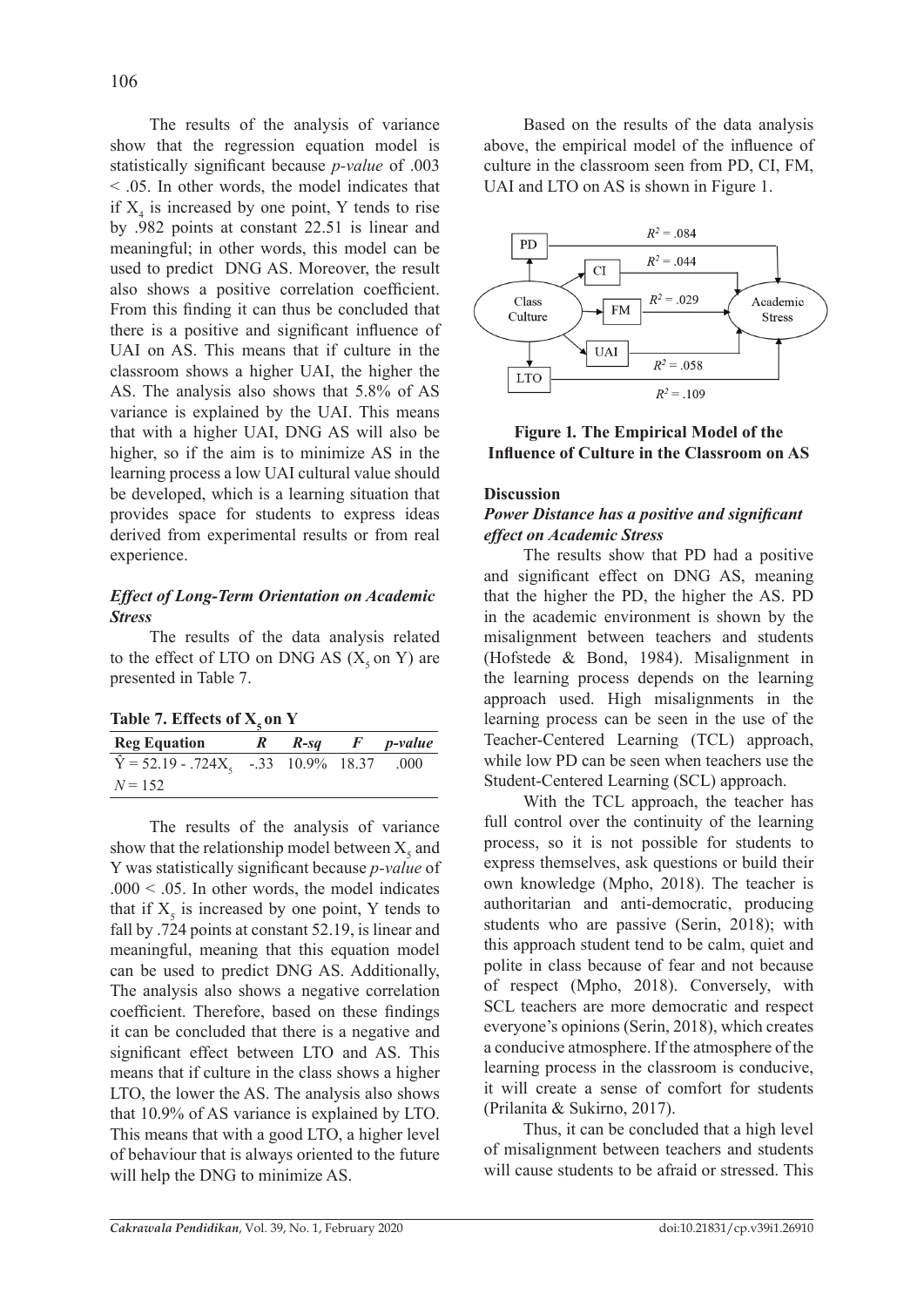is consistent with the results of this research, which indicates that AS will rise if the PD is higher.

## *Collectivism Individualism has a Negative and Significant effect on Academic Stress*

The results show that CI had a negative and significant effect on DNG AS, meaning that the higher the collectivism, AS will decrease. This is in line with research by Kormi-Nouri et al. (2015), which shows higher academic stress amongst Swedish students, whose culture tends to be individualistic compared to that of Iranian students, which is more collectivist. Collectivist culture is more socially oriented; that is, it prioritizes the interests of groups, while individualists tend to see themselves as individuals who are able to do things without being dependent on others (Hofstede & Bond, 1984; Jobson, & O'Kearney, 2009). In this study, students tended to be depressed when they had to do assignments without the help of friends. Peer acceptance tends to influence student behaviour (Prilanita & Sukirno 2017). Students feel happy and comfortable discussing with friends when completing assignments, rather than doing it themselves (Kormi-Nouri et al., 2015). The DNG prefers teamwork learning (Prensky, 2001).

Therefore, it can be concluded that the DNG feels more comfortable interacting or discussing with others in order to complete their tasks rather than doing it individually. This is consistent with the results of this research, which indicates that AS will decrease if the collectivist dimension of culture in the learning process is higher.

## *Feminism Masculinity has a Negative and Significant Effect on Academic Stress*

The results show that FM had a negative and significant effect on DNG AS. Feminism is based on the opinion that gender does not differentiate in terms of views or thoughts, whereas masculinity is indicated by the differences in character and thoughts between men and women (Hofstede & Bond, 1984). To date, research has shown that men have better views and thoughts than women (Pekkarinen, 2008; Kormi-Nouri et al., 2015). Female students have higher education expectations than men (McDaniel, 2010), so they experience higher academic stress than their male counterparts

(Kormi-Nouri et al., 2015). Although women play more roles and participate in higher education, men have better performance and thoughts than women (Pekkarinen, 2008).

Based on the above studies, men have better views, but this does not happen on the UNS Accounting Education Study Program which has a collectivist culture and almost 90% of its students are female, even though male students often discuss assignments with females because they are considered to have good views and thoughts in understanding material at learning process. Thus if the cultural dimension of feminism is higher, it means that the higher the culture which considers that gender does not differentiate in terms of views and thoughts, the more DNG AS will decrease.

## *Uncertainty Avoidance has a Positive and Significant Effect on Academic Stress*

The results show that UAI had a positive and significant effect on DNG AS, meaning that the higher the UAI in a culture, the higher the DNG AS, and vice versa. High UAI refers to the tendency to use laws or regulations to deal with changing situations (Hofstede & Bond, 1984) and shows a lack of toleration if those who break the rules (House et al., 2004), or see something different as a danger (Joy & Kolb, 2009). Laws are made with consideration in order to create a structured situation and clear objectives. In the academic environment, a high UAI in culture is shown by the increasing number of students who depend on abstract conceptualization (Joy & Kolb, 2009) and reflective observation (Yamazaki, 2005). Teachers and students feel more comfortable with structured learning situations with clear goals and schedules (Joy  $\&$ Kolb, 2009); they like learning situations with definite answers and appreciate correct answers (Hofstede, 2001). Low UAI tends to be tolerant of breaking rules, willing to take risks (Hofstede & Bond, 1984), and perceives something different out of curiosity (Joy & Kolb, 2009). In the academic environment, those with low UAI prefer open learning situations where there is room to express their ideas and learn more easily from real experiences and active experiments (Joy & Kolb, 2009). The low dimension of UAI culture is consistent with DNG characteristics, which is a preference for informal learning which is not limited by time and space (Prensky, 2001).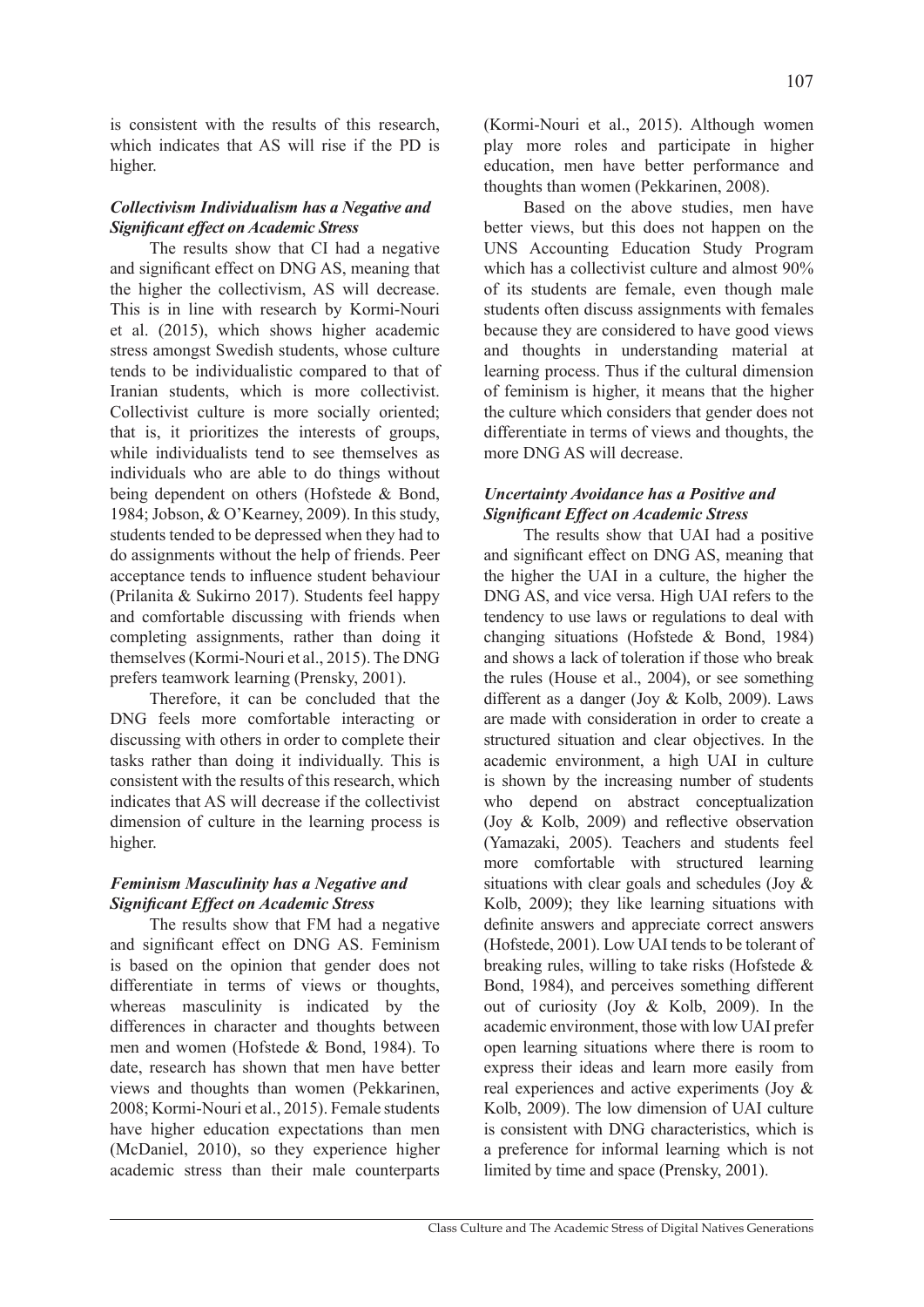Thus it can be concluded that the DNG feels more comfortable with the creation of a low UAI cultural dimension and are happy if the situation is one of informal learning, with room to express ideas from the results of experiments conducted or from real experiences gained. Feeling happy about the learning situation will minimize student learning problems and lower AS. This is consistent with the results of the study, which indicate that AS will be high if in the learning process the cultural dimension shows high UAI, because such a cultural dimension does not match DNG characteristics. Conversely, if the UAI culture in a class is low, it will decrease AS.

# *Long-Term Orientation has a Negative and Significant Effect on AS*

LTO is a cultural dimension related to individual involvement in a future-oriented organization, such as planning, investment or delaying individual or collective satisfaction (House et al., 2004). Future-oriented individuals are involved in planning that requires cognitive abilities, are careful in starting new tasks, are willing to take risks, are persistent (Joy & Kolb, 2009), more innovative and tolerant of change (House et al., 2004). LTO is shown by individuals who think about the longterm consequences if they do something now (Hofstede & Bond, 1984), and if there is a strong and positive relationship between current tasks and desired future circumstances (House et al., 2004). Individuals who are less oriented towards the future are more focused on the present, and enjoy what they feel now (Hofstede & Bond, 1984). They may not be able or unwilling to reach their future goals (Joy & Kolb, 2009).

Therefore, the culture in the classroom that encourages individuals to behave in a futureoriented manner is more innovative and tolerant of change, willing to take risks and if persistent will help students make plans related to what they will do after they finish their studies. Consequently, they will have an overview which is clearly related to the goals that they will achieve through the learning process that they are currently experiencing. This will motivate students to participate in learning, so a higher LTO will minimize DNG AS.

## **CONCLUSION**

The cultural values that exist in the class that cause the digital native generation (DNG) to feel pressurized or to experience academic stress (AS) are very important to be identified. The causes of academic stress that originate from cultural values in the classroom can be used to determine the values that should be utilized in designing learning models so as to minimize the AS of pre-service accounting teachers. The results show that a higher PD will result in higher AS. A higher CI means a relationship, interaction, cooperation between students the more AS will go down. When the awareness of pre-service accounting teachers regarding gender differences does not differentiate in terms of one's views and thoughts which means the FM is higher, the AS will go down. The higher the UAI which means that the learning situation is structured, rules cannot be tolerated, abstract thinking concepts; such conditions will increase AS. On the contrary, if the UAI culture is reduced (namely the learning situation is more informal, there is room to express ideas, applying experiment-based learning and real experience), such situations will cause a sense of excitement that ultimately decreases AS. Ultimately, the higher the LTO - that is the presence of culture in the classroom stimulates individuals to be future-oriented, innovative thinker, more tolerant of change, willing to take risks and not easily discouraged. It will motivate students to participate in learning that will have an impact on low AS.

The results of this study can be used as a basis for determining methods and content in frameworks for developing learning models for the DNG so as to minimize their learning difficulties or AS. In addition, the study has a limitation as it only focuses on cultural aspects, so in further research it would also be very important to identify other factors that influence DNG AS.

## **ACKNOWLEDGEMENTS**

The authors would like to thank those who have helped, facilitated and funded this research, especially LPPM UNS, who provided funding through PNBP grants. Thanks also to the Head of Study Program and Lecturers of Accounting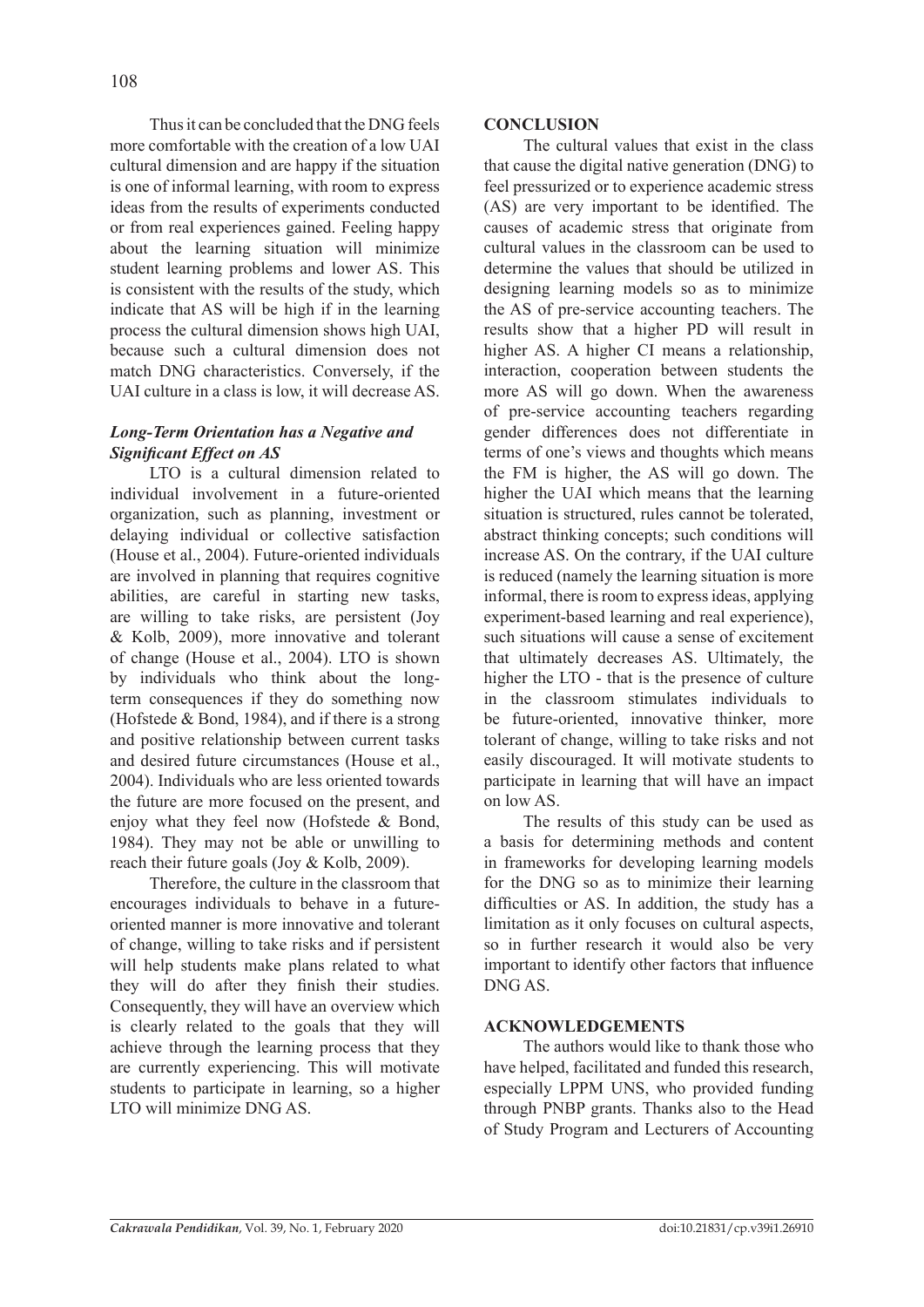Education, Faculty of Teacher Training and Education, UNS, and Students who have assisted and facilitated the implementation of the research.

## **REFERENCES**

- Gadzella, B. M. (1994). Student-life stress inventory: Identification of and reactions to stressors*. Psychological Reports, 74*(2), 395-402. doi:10.2466/pr0.1994.74.2.395.
- Gaol, N. T. L. (2016). Teori stres: Stimulus, respons, dan transaksional. [Stress theory: Stimulus, response and transactional]. *Buletin Psikologi*. *24*(1), 1-11. doi:10.22146/bpsi.11224.
- Goff, A. M. (2011). Stressor, academic performance, and learned resourcefulness in baccalaureate nursing students. *International Journal of Nursing Education Scholarship*. *8*(1), 1-20. doi:10.2202/1548-923X.2114.
- Gufron, A., Budiningsih, C. A., & Hidayati, H. (2017). Pengembangan pembelajaran berbasis nilai-nilai budaya Yogyakarta di sekolah dasar. [Development of learning based on Yogyakarta cultural values in elementary schools]. *Cakrawala Pendidikan*, *336*(2), 309-319. doi:10.21831/ cp.v36i2.12449.
- Gundus, M., Aktepe, V., Sulak, S. E., Baspinar, Z., & Buyukkarci, E. (2019). Cultural values defining Turkish nation: From the perspectives of history teachers. *International Journal of Instruction*, *12*(22), 193-208. doi:10.29333/ iji.2019.12213a.
- Hofstede, G., & Bond, M. H. (1984). Hofstede's culture dimensions: An independent validation using Rokeach's Value Survey. *Journal of Cross-Cultural Psychology, 15*(4), 417-433. doi:10.1177/0022002184 015004003.
- Hofstede, G. (2001). *Culture's consequences: Comparing values, behaviors, institutions, and organizations across nations*. Thousand Oaks, CA: Sage Publications.
- House, R. J., Hanges, P. J., Javidan, M., Dorfman, P. W., & Gupta, V. (2004). *Culture, leadership and organizations: The GLOBE study of 62 Societies*. Thousand Oaks, CA: Sage Publications Inc.
- Jobson, L., & O'Kearney, R. T. (2009). Impact of cultural differences in self on cognitive appraisals in posttraumatic stress disorder. *Behavioural and Cognitive Psychotherapy, 37*(03), 249-266. doi:10.1017/S135246580900527X.
- Joy, S., & Kolb, D. A. (2009). Are there cultural differences in learning style? *International Journal of Intercultural Relations, 33*(1), 69-85. doi:10.1016/j.ijintrel.2008.11.002.
- Kivunja, C. (2014). Theoretical perspectives of how digital natives learn. *International Journal of Higher Education, 3*(1), 94- 109. doi:10.5430/ijhe.v3n1p94.
- Kormi-Nouri, R., MacDonald, S., Farahani, M. N., Trost, K., & Sokri, O. (2015). Academic stress as a health measure and its relationship to patterns of emotion in collectivist and individualist cultures: Similarities and differences. *International Journal of Higher Education, 4*(2), 92- 104. doi:10.5430/ijhe.v4n2p92.
- Lancaster, L. C., & Stillman, D. (2002). *When generations collide, who they are, why they clash*, *how to solve the generational puzzle at work*. New York, NY: Collins Business.
- Lazarus, R. S., & Folkman, S. (1984). *Stress, appraisal, and coping*. New York, NY: Springer Publishing Company.
- Mpho, O. (2018). Teacher centered dominated approaches: Their implications for today's inclusive classrooms. *International Journal of Psychology and Counselling*, *10*(2), 11-21. doi:10.5897/IJPC2016.0393.
- Muslimin, M. (2018). Foster a culture of literacy through increased reading interest in village communities. *Cakrawala Pendidikan, 37*(1), 107-118. doi:10.21831/cp.v37i1.17141.